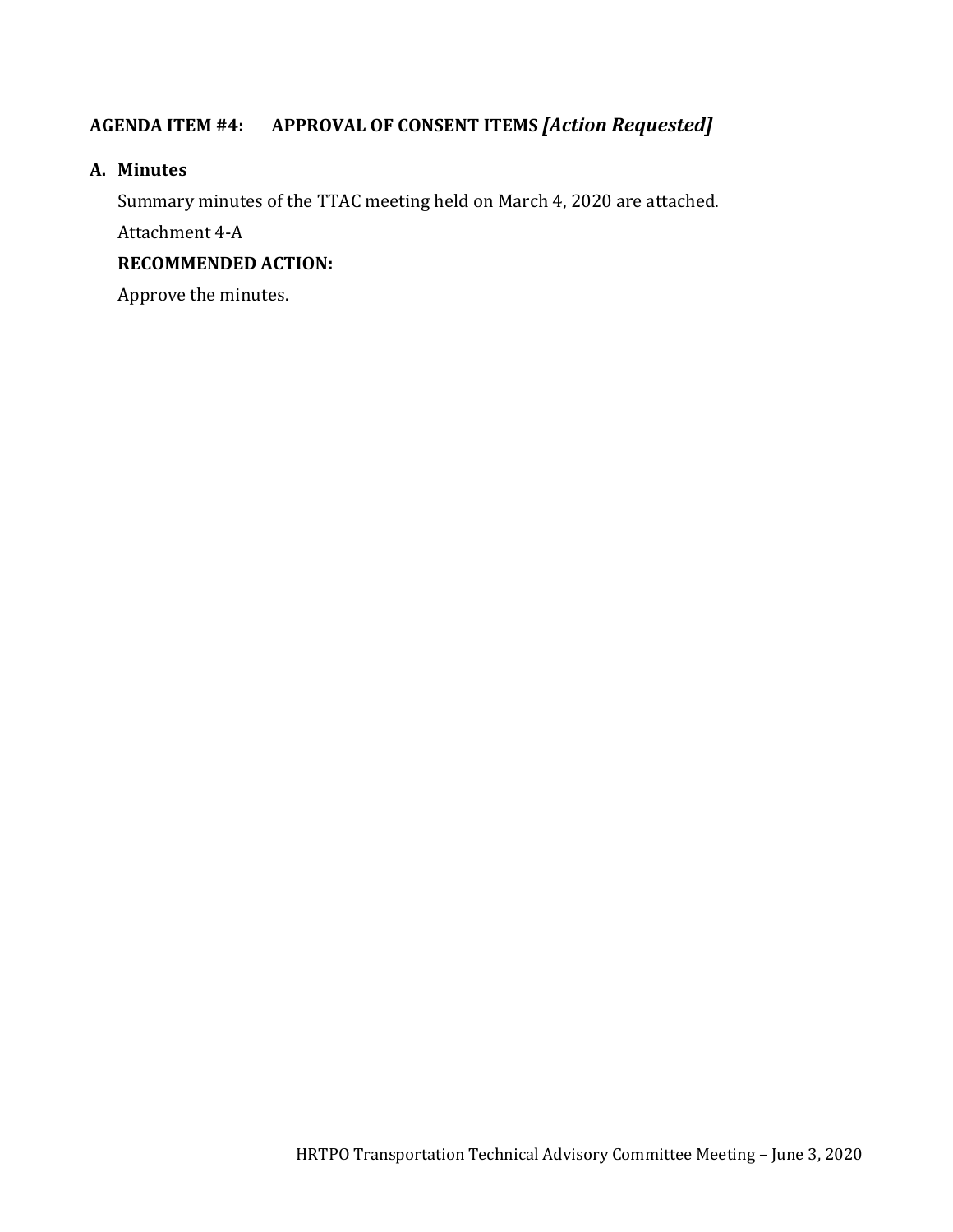### **Summary Minutes of the HRTPO Transportation Technical Advisory Committee (TTAC) Meeting March 4, 2020**

The HRTPO Transportation Technical Advisory Committee (TTAC) Meeting was called to order at 9:31 a.m. in the Regional Building Boardroom, 723 Woodlake Drive, Chesapeake, Virginia, with the following in attendance:

## **TTAC Voting Members in Attendance:**

Robert Lewis (Chair, SU) Benjamin Camras (CH) Troy Eisenberger (CH) Carol Rizzio (GL) Michael Hayes (HA) Jamie Oliver (IW) Benjamin Sullivan (IW) Paul Holt (JC) Bridjette Parker (NN)

Angela Rico (NN) Bryan Stilley (NN) Robert Brown (NO) Amy Inman (NO) Deborah Mangiaracina (NO) LJ Hansen (SU) Jason Souders (SU) Ric Lowman (VB) Phil Pullen (VB)

Tara Reel (VB) Carolyn Murphy (WM) Tim Cross (YK) Grant Sparks (DRPT) Ray Amoruso (HRT) Sonya Hallums-Ponton (VDOT) Eric Stringfield (VDOT) Barbara Nelson (VPA) Joshua Moore (WATA)

### **TTAC Voting Members Absent:**

Earl Sorey (CH) Donald Goodwin (FR) Anne Ducey-Ortiz (GL) Jason Mitchell (HA) Richard Rudnicki (IW) Tammy Rosario (JC) Frank Brown (PO)

Carl Jackson (PO) James Wright (PO) Dannan O'Connell (PQ) Ellen Roberts (PQ) Debbie Vest (PQ) Michael Johnson (SH)

Beth Lewis (SH) Lynette Lowe (SH) Daniel Clayton (WM) Aaron Small (WM) Earl Anderson (YK) Joe Sisler (YK)

# **TTAC Non-Voting Members in Attendance:**

Michael King (NAVY)

## **TTAC Non-Voting Members Absent**

Ivan Ricker (FHWA) Melissa McGill (FTA)

## **HRTPO Staff in Attendance:**

Sam Belfield Theresa Brooks Natalie Brown Rob Case Kathlene Grauberger Uros Jovanovic Mike Kimbrel Steve Lambert Sharon Lawrence John Mihaly

Kendall Miller Keith Nichols Leo Pineda Jeff Raliski Dale Stith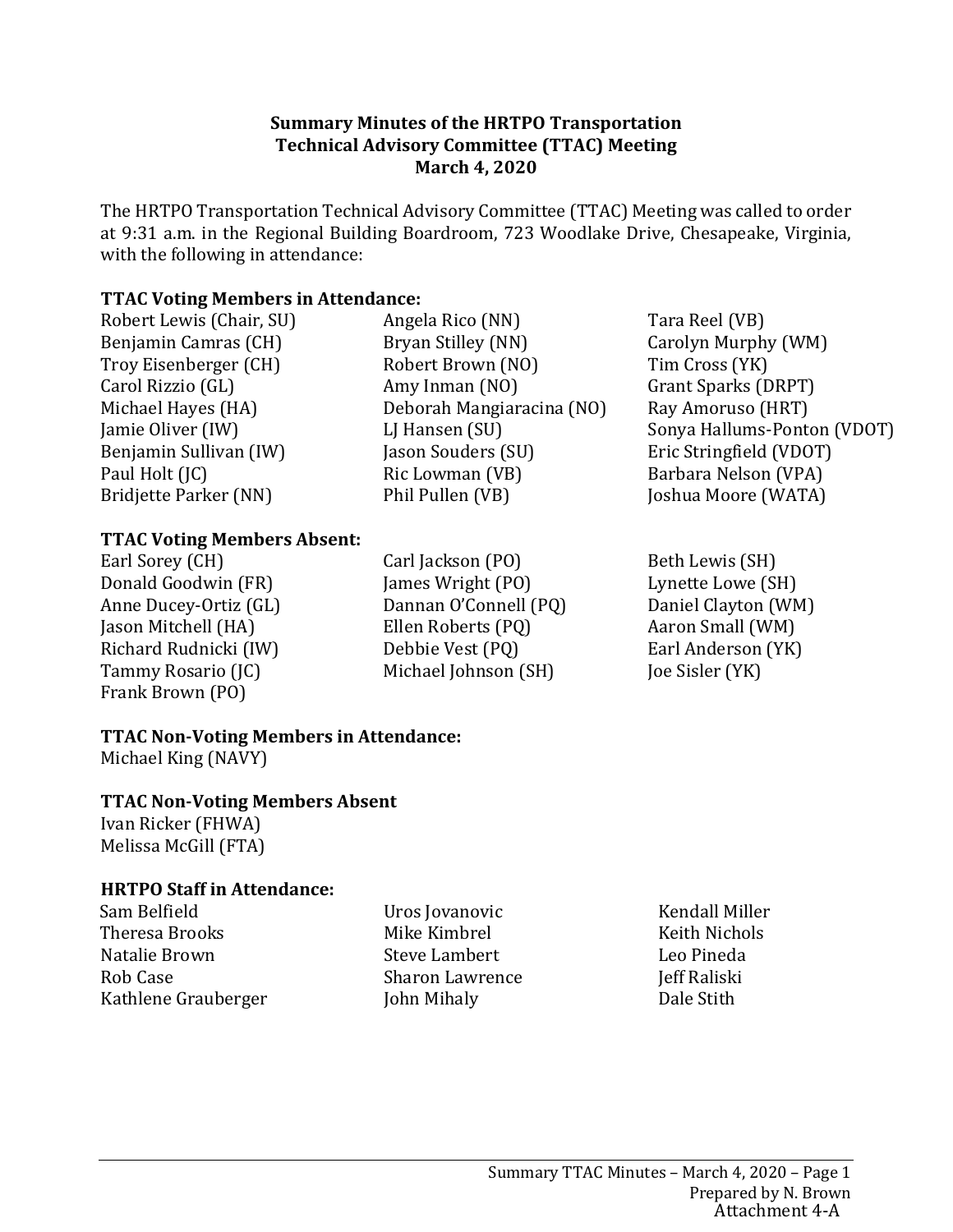## **Others Recorded Attending:**

Ron Hodges (TRAFFIX); Ian Johnston (Clark Nexsen); Lynn Allsbrook (Whitman, Requardt & Associates); Patrick Allen (RK&K); Phil Lohr (HNTB); Sandon Rogers (HA); Karen McPherson (McPherson Consulting); Cole Fisher, David Jarman, Katie Shannon (VB); Karen Bourne, Caleb Brooks, Holly Christopher, Katrina Flowers, Robin Grier, Tim Haynam, Sharonda Hawkins, Ray Hunt, Jim Ponticello, Bryant Porter, Chris Voigt (VDOT); Tyson Rosser (VHB); Andrew Margason, Chris Vaigneur (HRPDC Staff)

### **Introductions**

Mr. Eric Stringfield introduced Ms. Holly Christopher, VDOT Section Manager of Communications.

### **Public Comment Period**

There were no public comments.

### **Submitted Public Comments**

There were no submitted public comments.

## **Comments and Updates from State and Federal Agencies and the Military**

Mr. Eric Stringfield from the Virginia Department of Transportation (VDOT) advised members that localities or agencies planning to request a support letter from the HRTPO Board for its SMART SCALE application should have their request in by August 2020.

Mr. Grant Sparks from the Virginia Department of Rail and Public Transportation (DRPT) reported that this week is Telework week, which began in the region 10 years ago.

Ms. Barbara Nelson, Virginia Port Authority, had no comments

There was no representative in attendance from FHWA.

There were no comments from the Military.

## **Approval of Agenda**

Chair Robert Lewis asked for additions or deletions with regard to the TTAC Agenda. Hearing none, Ms. Carolyn Murphy Moved to approve the agenda as written; seconded by Mr. Tim Cross. The Motion Carried.

#### **Summary Minutes**

Chair Robert Lewis reported that the TTAC summary minutes from the February 5, 2020 meeting were included in the Agenda Packet. Chair Lewis asked for any additions or corrections to the minutes. Mr. LJ Hansen mentioned that the Shoulders Hill Road Multi-Use Path (UPC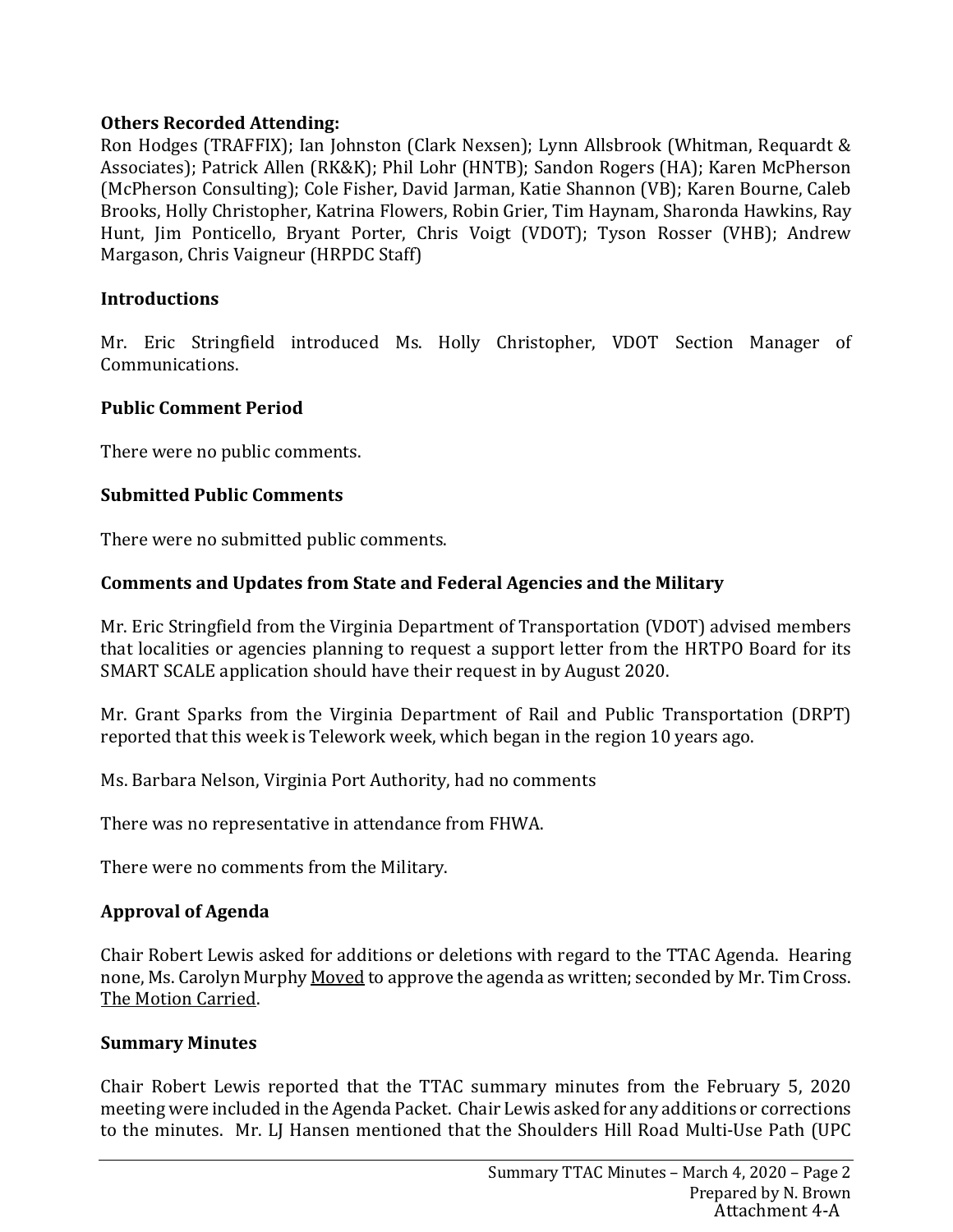102992) TIP Amendment request that was approved by TTAC at its February meeting is being withdrawn by the City of Suffolk and will not be advancing to the HRTPO Board. He requested this updated information be included in the TTAC minutes. Mr. Bryan Stilley Moved to approve the minutes as amended; seconded by Ms. Carolyn Murphy. The Motion Carried.

## **HRTPO 2040 Long-Range Transportation Plan and Fiscal Year 2021-2024 Transportation Improvement Program: Transportation Conformity**

Ms. Dale Stith, HRTPO Principal Transportation Planner, reported that the Environmental Protection Agency (EPA) transportation conformity rule (40 CFR Parts 51 and 93) links air quality and transportation planning and serves as a means to ensure that emissions produced by future traffic do not exceed levels prescribed by the EPA as documented in applicable state implementation (air quality) plans. Ms. Stith indicated that the Hampton Roads region was in "maintenance" for the 1997 National Ambient Air Quality Standard (NAAQS) for ozone and so was subject to transportation conformity rule requirements before EPA revoked that standard effective April 6, 2015 (Federal Register, Volume 80, Number 44, March 6, 2015.) With that revocation, transportation conformity requirements were no longer applicable for the Hampton Roads region.

She stated that on February 16, 2018, the United States Court of Appeals for the District of Columbia Circuit Court issued its decision in *South Coast Air Quality Mgmt. District v. EPA* ("South Coast II," 882 F.3d 1138) and held that transportation conformity determinations must be made in all so-called "orphan" areas nation-wide that were either nonattainment or maintenance for the 1997 ozone NAAQS and attainment for the 2008 ozone NAAQS when the 1997 ozone NAAQS was revoked. She noted that the Hampton Roads region met both conditions: 1) it was in maintenance for the 1997 ozone NAAQS revocation at the time of its revocation in 2015 by EPA, and 2) at that time had already been designated attainment (on May 21, 2012) for the 2008 ozone NAAQS. Therefore, per the South Coast II decision, and notwithstanding the revocation by EPA of the applicable NAAQS, conformity requirements for the 1997 ozone NAAQS were once again applicable for Hampton Roads.

Ms. Stith mentioned that on April 23, 2018, in response to the South Coast II court decision, FHWA and FTA issued *Interim Guidance on Conformity Requirements for the 1997 Ozone NAAQS*, which specified that any updates and amendments to the Long-Range Transportation Plan (LRTP) and Transportation Improvement Program (TIP) for projects "*not exempt from transportation conformity may not proceed until transportation conformity with the 1997 ozone NAAQS is determined*." In November 2018, EPA issued "*Transportation Conformity Guidance for the South Coast II Court Decision*" that eliminated modeling requirements for orphan areas (given the revocation of the applicable 1997 ozone NAAQS), which substantially streamlined the reinstated conformity requirements for those areas.

She stated that based on the current EPA guidance, the HRTPO Board approved a Resolution to approve the initiation of Transportation Conformity on the 2040 LRTP and the FY 2021-2024 TIP at its February 20, 2020 meeting. Additionally, the resolution authorized TTAC to approve the project list for transportation conformity and to initiate the public review of the draft transportation conformity assessment.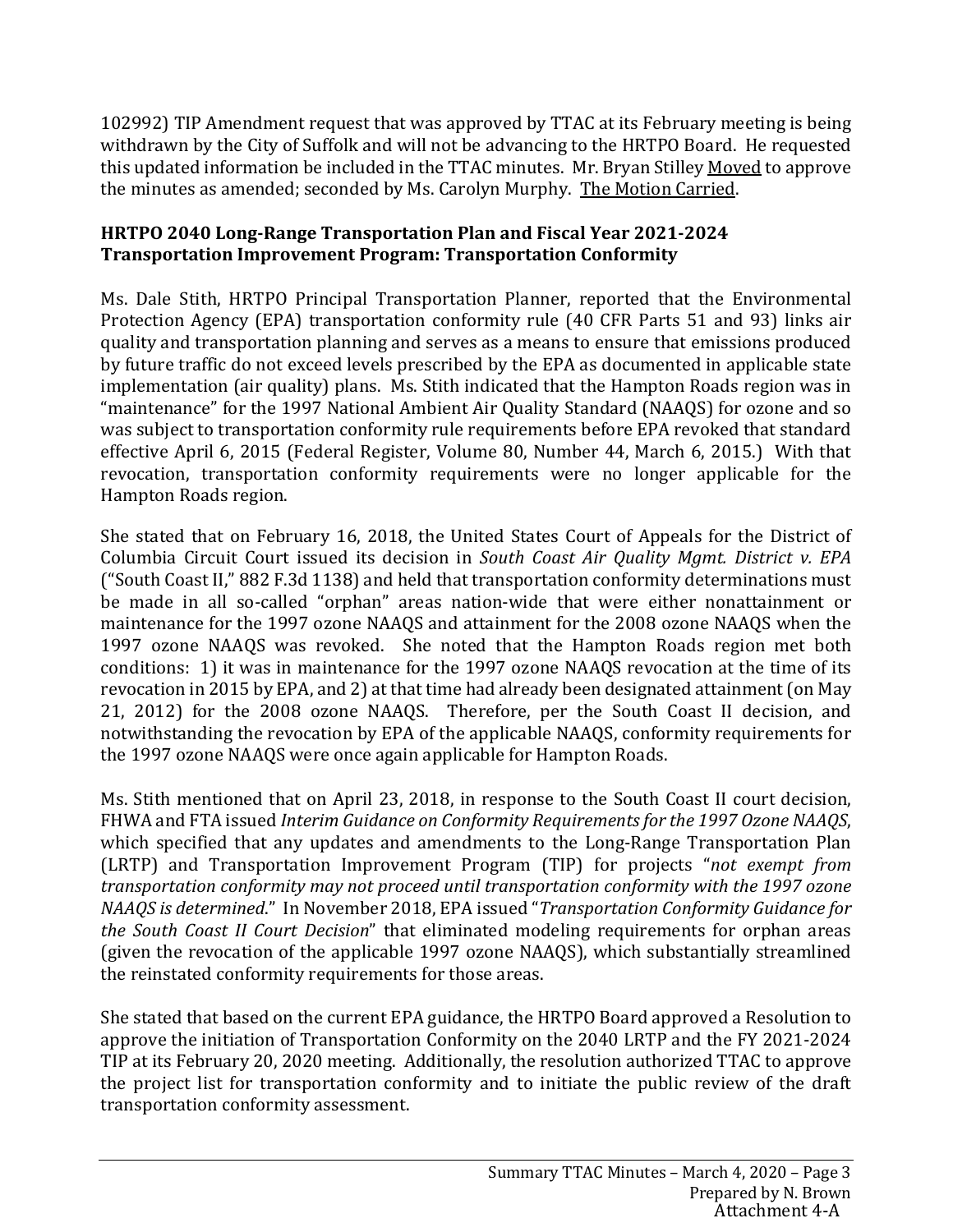Ms. Stith noted that HRTPO staff coordinated with localities and state and federal partners to determine projects of regional significance to include in the draft List of Regionally-Significant Projects for Conformity for the 2040 LRTP and FY 2021-2024 TIP. Also included on this List are pending amendments to both the LRTP and TIP.

Ms. Carolyn Murphy Moved to approve the draft list of regionally-significant projects for the 2040 LRTP and FY 2021-2024 TIP Regional Conformity Assessment; seconded by Mr. Josh Moore. The Motion Carried.

## **9:40 a.m. – TTAC Meeting Suspended 9:40 a.m. – Inter-Agency Consultation Group (ICG) Meeting Convenes**

# **Inter-Agency Consultation Group (ICG Meeting)**

Mr. Christopher Voigt, VDOT Senior Environmental Engineer, reported that the Hampton Roads area is identified as an "orphan" maintenance area and thus subject to the November 2018, EPA issued "*Transportation Conformity Guidance for the South Coast II Court Decision,*" which eliminated modeling requirements for orphan areas (given the revocation of the applicable 1997 ozone NAAQS) and substantially streamlined the reinstated conformity requirements for those areas. As a result, a Regional Conformity Assessment (RCA) is being initiated for the 2040 LRTP and FY 2021-2024 TIP and associated amendments.

He stated that for Hampton Roads, conformity requirements following the new EPA guidance have effectively been reduced to fiscal constraint and consultation. Consultation includes both public review and inter-agency consultation, with the latter also subject to local procedures specified in "*Consultation Procedures for the Hampton Roads Ozone Nonattainment Area in Support of the Transportation Conformity Regulations*." (July 18, 2005). He noted that the Hampton Roads procedures require consultation with the Hampton Roads Inter-Agency Consultation Group (ICG) and adds the project list and conformity schedule to the items that are subject for consultation.

Mr. Voigt stated that an Inter-Agency Consultation Group (ICG) was established circa 2001 for Hampton Roads for this purpose. The ICG is comprised of:

- Member jurisdictions of the HRTPO that were part of the area previously designated by EPA as maintenance for ozone;
- Representatives of various regional, state, and federal agencies, including the EPA, Federal Highway Administration (FHWA), Federal Transit Administration (FTA), and Virginia Department of Environmental Quality (DEQ); and,
- A representative of the Hampton Roads Air Quality Committee (HRAQC (per requirements previously established by the DEQ), for which the DEQ representative is proposed to serve as proxy.

Mr. Stringfield stated that VDOT will be requesting an amendment at a later date to add the other projects (segments) related to the I-64 Express Lanes Network.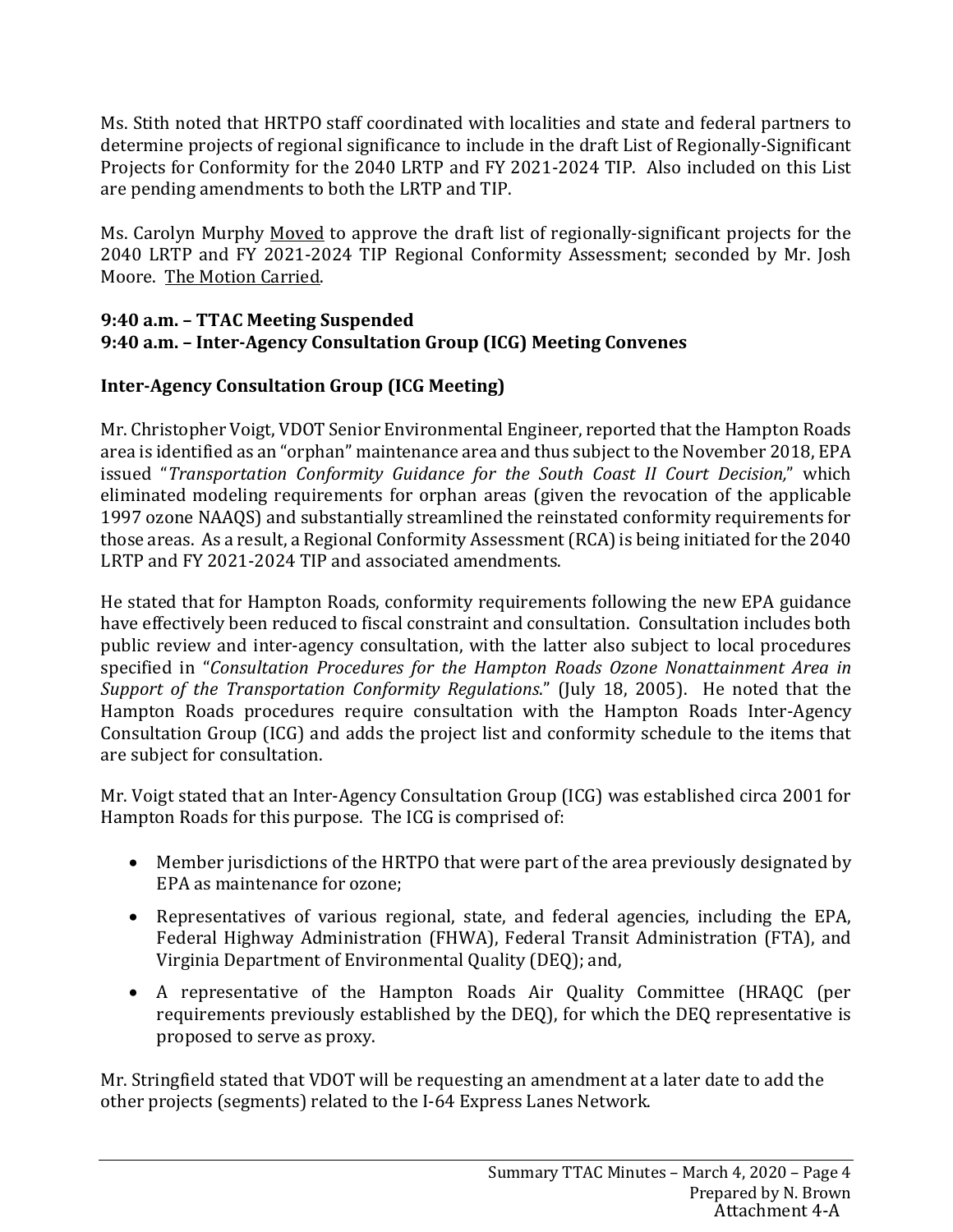Ms. Dale Stith, HRTPO Principal Transportation Planner, acknowledged Mr. Stringfield and noted that once the amendment is submitted, a new conformity determination may be necessary.

Mr. Josh Moore Moved to approve the ICG draft Conformity Schedule and draft list of the Regionally Significant Projects for Conformity (with any amendments to the LRTP and/or TIP subject to approvals by the TTAC and/or HRTPO Board as needed); seconded by Mr. Troy Eisenberger. The Motion Carried with ICG Member, Ms. Sonya Lewis-Cheatham from the EPA, participating via tele-conference, also voting in agreement.

# **9:51 a.m. – ICG Meeting Concluded**

# **9:51 a.m. – TTAC Meeting Reconvenes**

# **2040 LRTP and FY 2021-2024 TIP Transportation Regional Conformity Assessment: Draft Report**

Mr. Christopher Voigt, VDOT Senior Environmental Engineer, reported that the *Regional Conformity Assessment (RCA) for the 2040 LRTP and FY 2021-2024 TIP* had been completed in draft form, following applicable federal guidance as well as local consultation procedures. He stated that a finding of conformity for the 2040 LRTP and FY 2021-2024 TIP is proposed, as all applicable EPA and local conformity criteria have been met and that the draft RCA is being made available for public review from March 4, 2020 to March 18, 2020.

He stated that upon TTAC and HRTPO Board approval, VDOT will transmit the final RCA to the Federal Highway Administration (FHWA) to initiate the 45-day federal review and approval process by FHWA in coordination with the Federal Transit Administration (FTA) and consultation with EPA.

Mr. Tim Cross Moved to approve the initiation of the public review of the draft Regional Conformity Assessment and Finding of Conformity for the 2040 LRTP and FY 2021-2024 TIP and also recommended HRTPO Board approval of the draft Regional Conformity Assessment and Finding of Conformity for the 2040 LRTP and FY 2021-2024 TIP, subject to no adverse comments received during the public review period; seconded by Mr. Bryan Stilley. The Motion Carried.

# **Hampton Roads 2040 Long-Range Transportation Plan: Proposed Amendment**

Mr. Eric Stringfield, VDOT Hampton Roads District Transportation Planning Director, reported that HRTPO staff received a request from the Virginia Department of Transportation (VDOT) to amend the 2040 LRTP to include the construction phase of the I-64 Express Lanes – Segment 2 (HOV to HOT Conversion Project), from I-64/I-264 (in Norfolk) to I-64/I-464 (in Chesapeake), noting that the remaining portion of the Express Lanes project (from I-64/I-464 to Bowers Hill) is covered by the I-64 Southside Widening and High-Rise Bridge project. He stated that the PE phase of this project is already included in the 2040 LRTP (\$3 Million); the construction phase of this project (\$22 Million) will be funded by the Toll Facilities Revolving Account (TFRA), thereby demonstrating fiscal-constraint.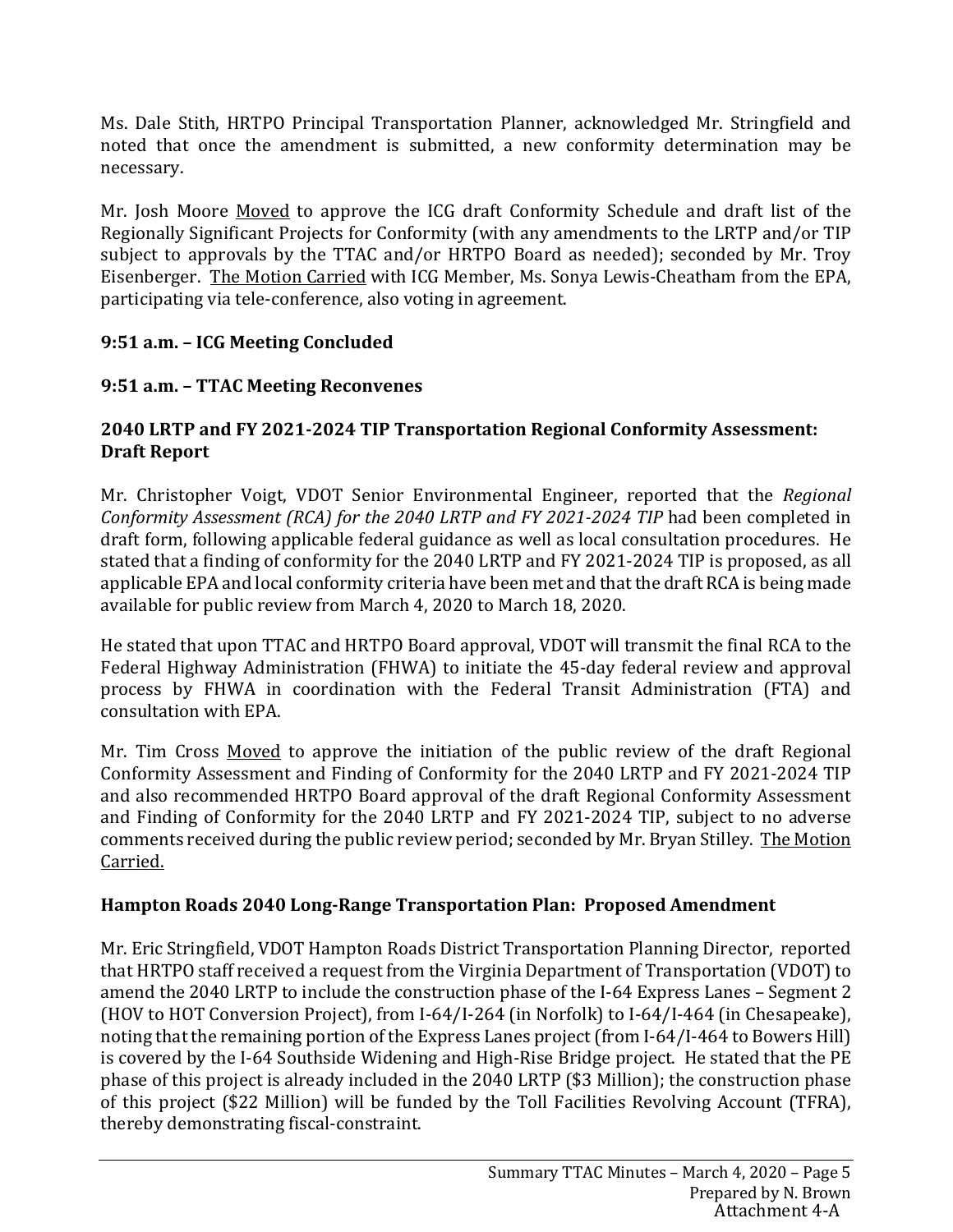He reported that at the time of the last regional conformity analysis for Hampton Roads, this project was included as a "pending" project in the 2018 conformity analysis and thus has already demonstrated transportation conformity. He stated that due to its pending amendment status, as part of the draft Regional Conformity Assessment, this project is also included on the Draft List of Regionally-Significant Projects for Conformity for the 2040 LRTP and FY 2021- 2024 TIP.

He noted that the proposed LRTP amendment was made available for public review beginning on February 6, 2020 and concluding on February 20, 2020.

Mr. Michael Kimbrel, HRTPO Deputy Executive Director, drew attention to the recommended action, making particular note of the portion that said the TTAC recommended HRTPO Board approval of the LRTP amendment contingent upon receipt of a positive report by the Hampton Roads Transportation Accountability Commission (HRTAC) on March 19, 2020 with regard to continued progress on the Master Tolling Agreement. He stated that if the HRTPO Board did not receive such a positive report from HRTAC, it would not be recommended that the Board approve the LRTP amendment. Mr. Kimbrel then recognized Mr. Kevin Page, HRTAC Executive Director.

Mr. Page stated that House Bill (HB) 1438 from the 2020 Virginia General Assembly (VGA) session was approved as a stand-alone bill. The bill is summarized from the VGA as follows:

*Hampton Roads Transportation Accountability Commission – high-occupancy toll lanes on certain portions of Interstate 64. Authorizes the Hampton Roads Transportation Accountability Commission to impose and collect tolls in high-occupancy toll lanes on certain portions of Interstate 64. The area of Interstate 64 in which such tolls may be imposed is the vicinity of the interchange of Interstate 64 and Jefferson Avenue to the interchange of Interstate 64, Interstate 264, and Interstate 664. The bill directs the Commission to enter into an agreement with the Commonwealth Transportation Board and the Department of Transportation regarding the standards for operating the facility and use of toll proceeds*.

Mr. Page commented that the Commonwealth Transportation Board (CTB) authorized the VDOT Commissioner to use \$28 million from the TFRA for Segment 2 of the I-64 Express Lanes Network. He noted that the method in which HRTAC would reimburse the TFRA would be established in the Master Tolling Agreement.

Ms. Carolyn Murphy Moved to approve the 2040 LRTP amendment contingent upon receipt of a positive report by the Hampton Roads Transportation Accountability Commission (HRTAC) on March 19, 2020 with regard to continued progress on the Master Tolling Agreement; seconded by Mr. LJ Hansen. The Motion Carried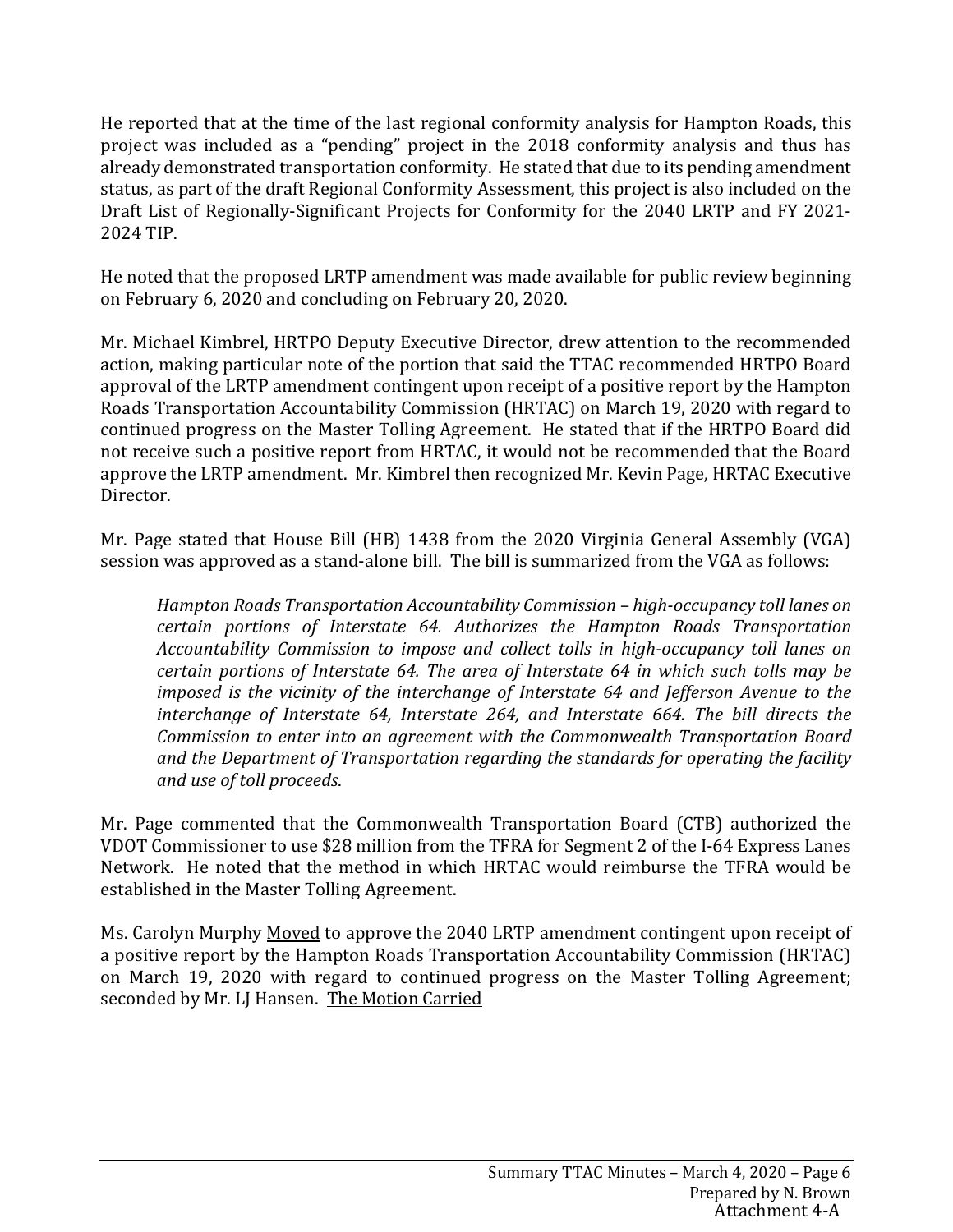## **FY 2018-2021 TIP Amendment Request Related to the I-64 Express Lanes Network**

Mr. Eric Stringfield reported that the Virginia Department of Transportation (VDOT) requested to amend the FY 2018-2021 Transportation Improvement Program (TIP) to revise one project and add three projects as listed below:

- **UPC 112923 I-64 Express Lanes Segment 2**
- **UPC T23594 I-64 Toll Integration Hampton Roads District Office**
- **UPC T23595 I-64 Toll Integration Fiber Optic Communications**
- **UPC T23596 I-64 Toll Integration Systems Integrator**

The requests were made available for public review and comment from February 6, 2020 through February 20, 2020.

Mr. Michael Kimbrel stated that, as with the LRTP amendment request, the recommended action for this TIP amendment request includes the stipulation that the TTAC recommendation for HRTPO Board approval of the TIP amendments is contingent upon receipt of a positive report by the Hampton Roads Transportation Accountability Commission (HRTAC) on March 19, 2020 with regard to continued progress on the Master Tolling Agreement. He stated that if the HRTPO Board did not receive such a positive report from HRTAC, it would not be recommended that the Board approve the TIP amendment.

Ms. Amy Inman Moved to recommend HRTPO Board approval of the TIP Amendments contingent upon receipt of a positive report by the Hampton Roads Transportation Accountability Commission (HRTAC) on March 19, 2020 with regard to continued progress on the Master Tolling Agreement; seconded by Mr. Mike Hayes. The Motion Carried.

## **FY 2018-2021 TIP Amendment Requests**

Mr. Eric Stringfield reported that the Virginia Department of Transportation (VDOT) requested to amend the FY 2018-2021 Transportation Improvement Program (TIP) to revise four projects and add two projects as listed below:

- **UPC 17630 I-264 Interchange Improvements at I-64 and Witchduck Road**
- **UPC 108041 I-264 and Witchduck Road Interchange and Ramp Extension (C-D Road) (Child Project of UPC 17630)**
- **UPC 111017 Brambleton Avenue/Tidewater Drive Intersection Improvements**
- **UPC 111021 Granby Street Bike Lanes**
- **UPC 109314 Nike Park Road Extension**
- **FFY 2020 Maintenance Federal Revenue Obligations**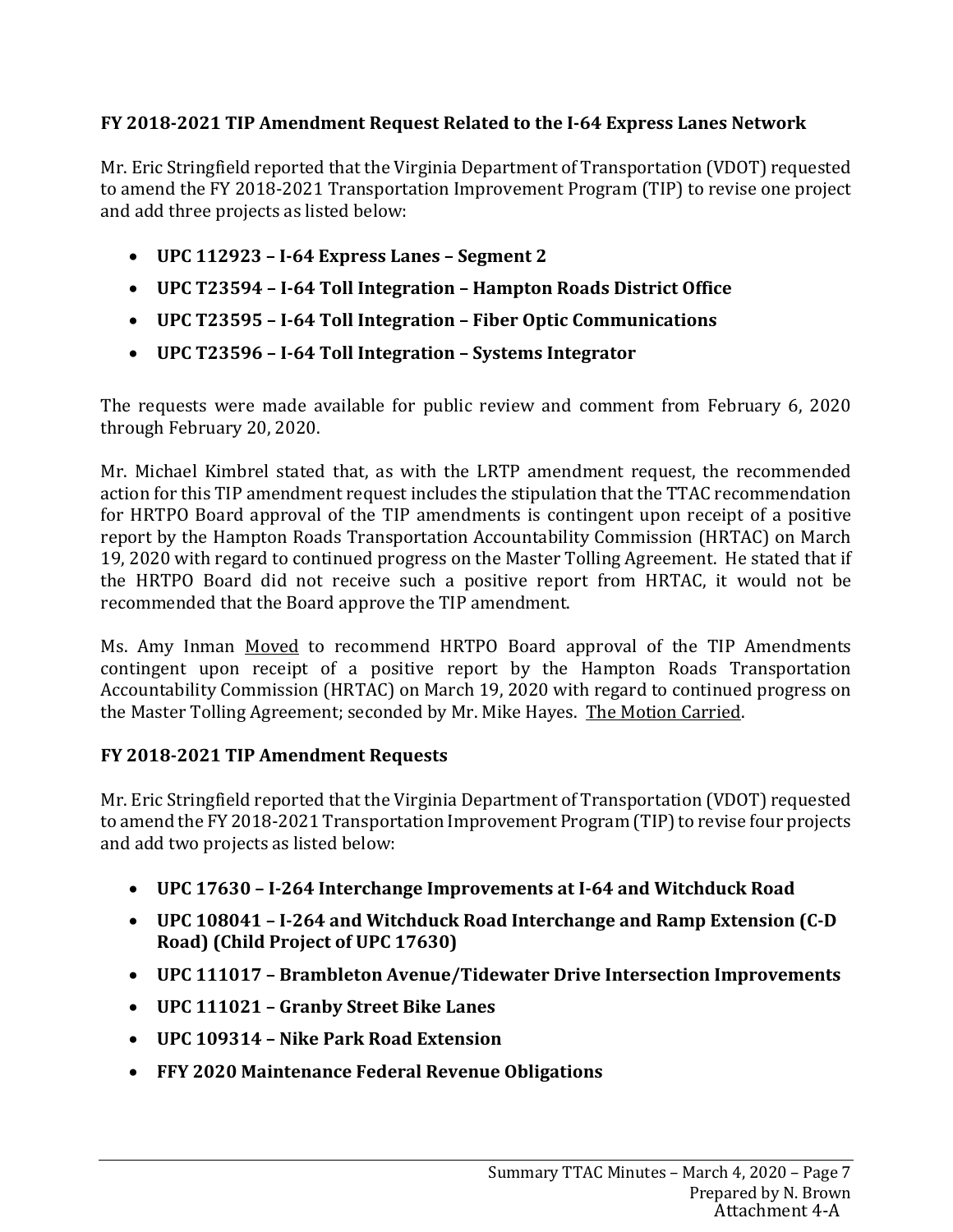The requests were made available for public review and comment from February 26, 2020 through March 11, 2020.

Ms. Jamie Oliver Moved to recommend HRTPO Board approval of the TIP Amendments; seconded by Ms. Angela Rico. The Motion Carried.

## **HRTPO FY 2021-2024 Transportation Improvement Program (TIP): Final**

Mr. Michael Kimbrel, HRTPO Deputy Executive Director, reported that HRTPO staff presented the draft *HRTPO FY 2021-2024 Transportation Improvement Program (TIP)* during the TTAC meeting on February 5, 2020 and the document underwent public review from February 3, 2020 through March 3, 2020. No public comments were received.

He stated that following approval by the HRTPO Board, the TIP will be submitted for approval by the Governor – after which it will be included in the Statewide TIP (STIP) which will then be submitted for approval by FHWA and FTA. He noted that the HRTPO FY 2021-2024 TIP and associated STIP are scheduled to go into effect on October 1, 2020.

Mr. Josh Moore Moved to recommend HRTPO Board approval of the HRTPO FY 2021-2024 TIP; seconded by Mr. Eric Stringfield. The Motion Carried.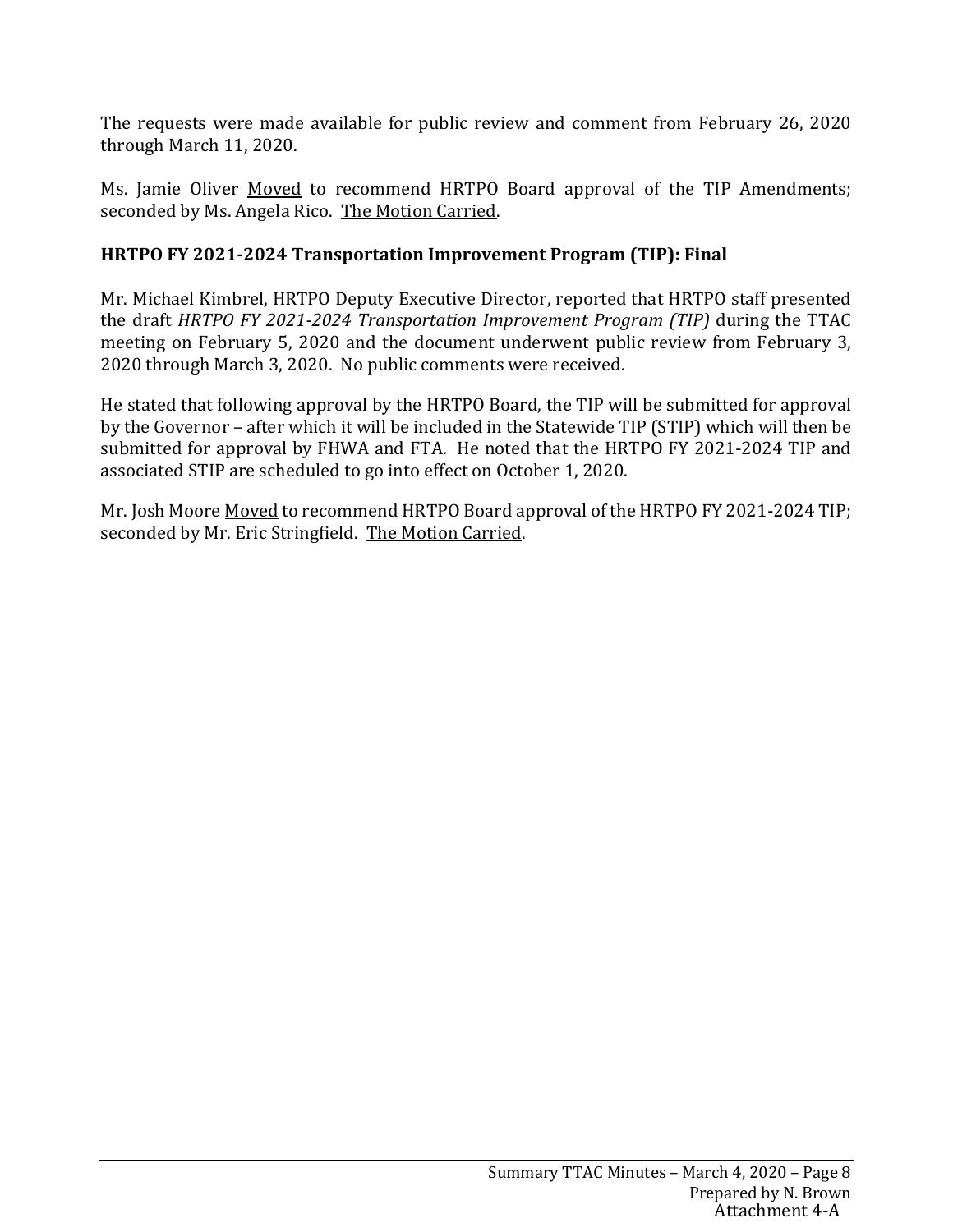## **Linking Hampton Roads, A Regional Active Transportation Plan: Final**

Mr. Michael Kimbrel, HRTPO Deputy Executive Director reported that HRTPO staff presented the draft report of the *Linking Hampton Roads, A Regional Active Transportation Plan* during the TTAC meeting on February 5, 2020 and the report underwent public review from January 24, 2020 through February 21, 2020. Three comments were received from locality staff and were addressed in the final report.

Ms. Tara Reel <u>Moved</u> to recommend HRTPO Board approval of the final report; seconded by Mr. Josh Moore. The Motion Carried.

## **Hampton Roads Congestion Management Process: Part I – Introduction and System Monitoring: Final Report**

Mr. Michael Kimbrel, HRTPO Deputy Executive Director, reported that HRTPO staff presented the draft report of the *Hampton Roads Congestion Management Process: Part I – Introduction and System Monitoring* to TTAC on February 5, 2020 and it underwent public review and comment from January 29, 2020 through February 21, 2020 with no public comments received.

Ms. Barbara Nelson Moved to recommend HRTPO Board approval of the final report; seconded by Mr. Josh Moore. The Motion Carried.

## **Bowers Hill Interchange Study Working Group: Study Parameters**

Chair Lewis reported that TTAC formed a working group to assist VDOT with continued work on the Bowers Hill Interchange Study. The Working Group convened on several occasions, most recently on February 19, 2020, and recommended that the Bowers Hill Study reflect the following parameters:

- Study Location/Termini
	- o I-664 Up to College Drive interchange
	- o I-64 The first interchange southeast of Bowers Hill (Military Highway)
	- o I-264 The first interchange east of Bowers Hill (Greenwood Drive)
	- o Route 13/58/460 The Bisco Street/Airport entrance intersection
- Ability to carry Express Lanes through the interchange and up to I-664
- Maintain local access/connections, where feasible
- Evaluate reliability of freight movement
- Evaluate evacuation impacts
- Evaluate resiliency/sea level rise impacts
	- o Bowers Hill Interchange may be prone to flooding during major storms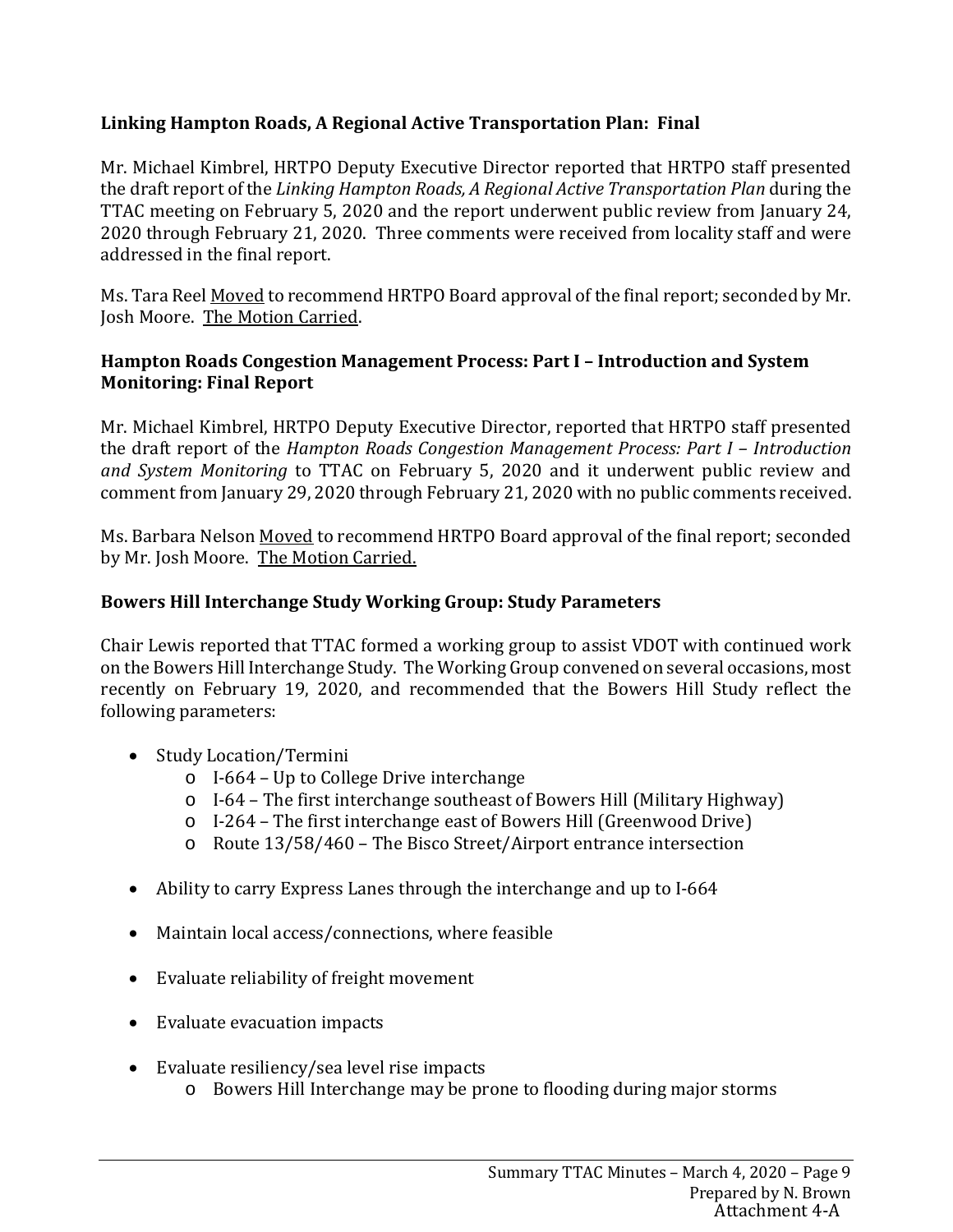- Project Phasing
	- o First Phase Bowers Hill Interchange and I-664 improvements necessary for the improved Interchange to provide acceptable operating conditions
	- o Second Phase The remaining portion of I-664 up to College Drive
- Consideration of other studies, including the Regional Connectors Study (RCS) and 2045 LRTP

Mr. LJ Hansen Moved to recommend HRTPO Board approval of the Study parameters recommended by the Bowers Hill Interchange Study Working Group; seconded by Ms. Barbara Nelson. The Motion Carried.

## **Hampton Roads Regional Express Lanes Network: Update**

Mr. Tim Haynam, VDOT Senior Design Project Manager, reported that during VDOT's presentation on the Express Lanes during the January 8, 2020 TTAC meeting, members requested a follow-up presentation in order for VDOT to provide more detail on network operations, including ingress/egress, gantry locations, etc.

Mr. Haynam briefed the TTAC on the Preferred Scenario for both AM and PM Peak hours for the Express Lanes Network and stated the network will initially be comprised of the section along I-64 from Jefferson Avenue to Bowers Hill to be complete by 2025.

## **TRAFFIX Annual Report**

Mr. Ron Hodges, HRT Director of Business Development, briefed the TTAC on TRAFFIX, the area's Travel Demand Management (TDM) Program funded with Congestion Mitigation and Air Quality Improvement Program (CMAQ) and Regional Surface Transportation Program (RSTP) funds. He stated that performance is monitored by the TRAFFIX Subcommittee (TS), which has direct oversight over all aspects of the Hampton Roads TDM function and maintains direct oversight of the status of TRAFFIX programs and how allocated funding is expended.

Mr. Hodges noted that TRAFFIX has produced an annual report that defines and tabulates a comprehensive set of performance measures including actions, outcomes, and budget. Within the document, a baseline of performance data is compiled from FY 2009 through FY 2019.

## **Three-Month Tentative Schedule**

Chair Lewis outlined the Three-Month Tentative Schedule in the Agenda Packet.

## **For Your Information**

Chair Lewis highlighted the items in the For Your Information section in the agenda packet.